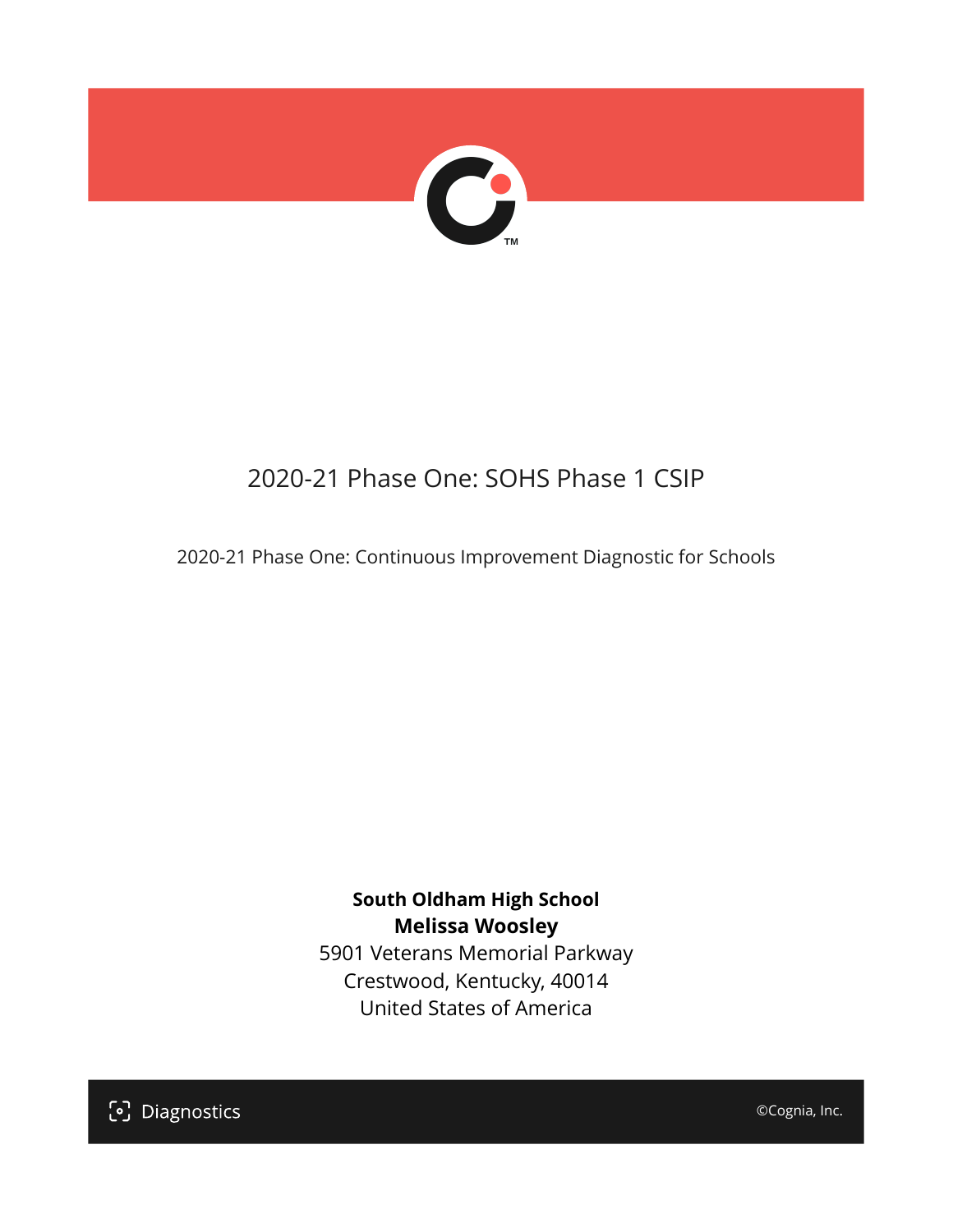2020-21 Phase One: Continuous Improvement Diagnostic for Schools - 2020-21 Phase One: SOHS Phase 1 CSIP - Generated on 01/12/2021 South Oldham High School

#### **Table of Contents**

[3](#page-2-0) [2020-21 Phase One: Continuous Improvement Diagnostic for Schools](#page-2-0)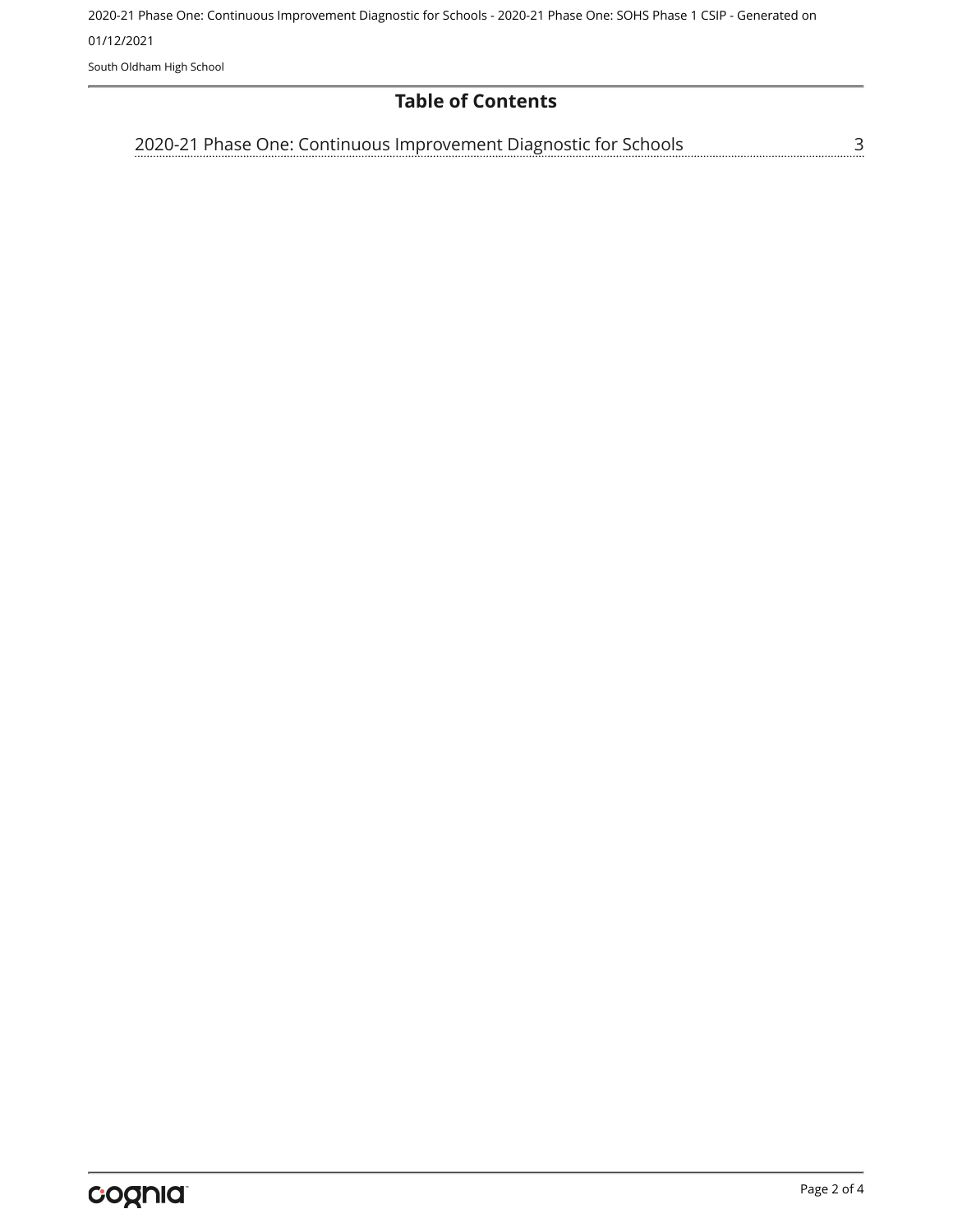2020-21 Phase One: Continuous Improvement Diagnostic for Schools - 2020-21 Phase One: SOHS Phase 1 CSIP - Generated on 01/12/2021

South Oldham High School

# <span id="page-2-0"></span>**2020-21 Phase One: Continuous Improvement Diagnostic for Schools**

. The **Comprehensive School Improvement Plan or CSIP** is defined as a *plan developed by the school council, or successor, and charter schools with the input of parents, faculty, and staff, based on a review of relevant data that includes targets, strategies, activities, and a time schedule to support student achievement and student growth, and to eliminate gaps among groups of students.*

The comprehensive school and district improvement plan process is outlined in 703 KAR 5:225. The requirements included in the administrative regulation are key components of the continuous improvement process in Kentucky and ultimately fulfillment of school, district, and state goals under the Kentucky State Plan as required by the Every Student Succeeds Act (ESSA).

While the regulation outlines a timeline for compliance purposes, the plan itself is a strategic and proven approach to improve processes and to ensure students achieve. The timeline for the school's 2020-21 diagnostics is as follows:

#### **Phase One: August 1 - October 1**

• Continuous Improvement Diagnostic for Schools

#### **Phase Two: October 1 - November 1**

- The Needs Assessment for Schools
- School Assurances
- School Safety Report

#### **Phase Three: November 1 - January 1**

- Comprehensive School Improvement Plan
- Executive Summary for Schools
- Closing the Achievement Gap Diagnostic for Schools
- Professional Development Plan for Schools

## **Phase Four: January 1 - December 31**

• Progress Monitoring

## *As principal of the school, I hereby commit to implementing continuous improvement processes with fidelity to support student achievement and student growth and to eliminate achievement gaps among groups of students.*

Please enter your name and date below to certify.